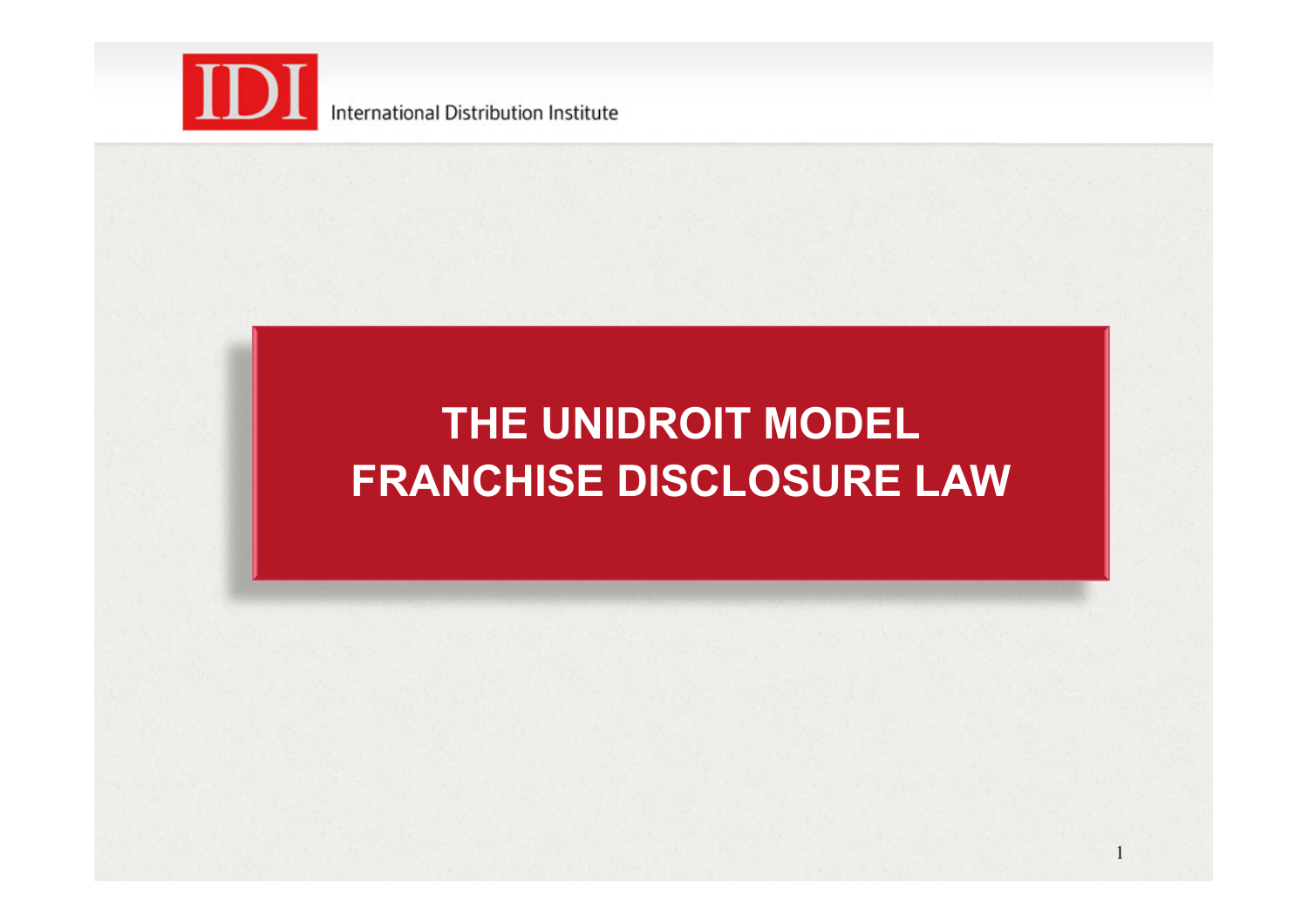

# **FRANCHISE DISCLOSURE**

### **WHO ?**

- **Exercise** Franchisor (Art. 3)
- "*The party who grants another party in exchange for financial compensation the right to use a know-how and to benefit an assistance in the business of selling goods or services under a trademark*" (Art. 2).
- **.** And: Sub Franchisor, Master franchisee, Affiliate of the franchisor,
- **EXECUTE:** And: franchisee when assigning the franchise agreement to a new franchisee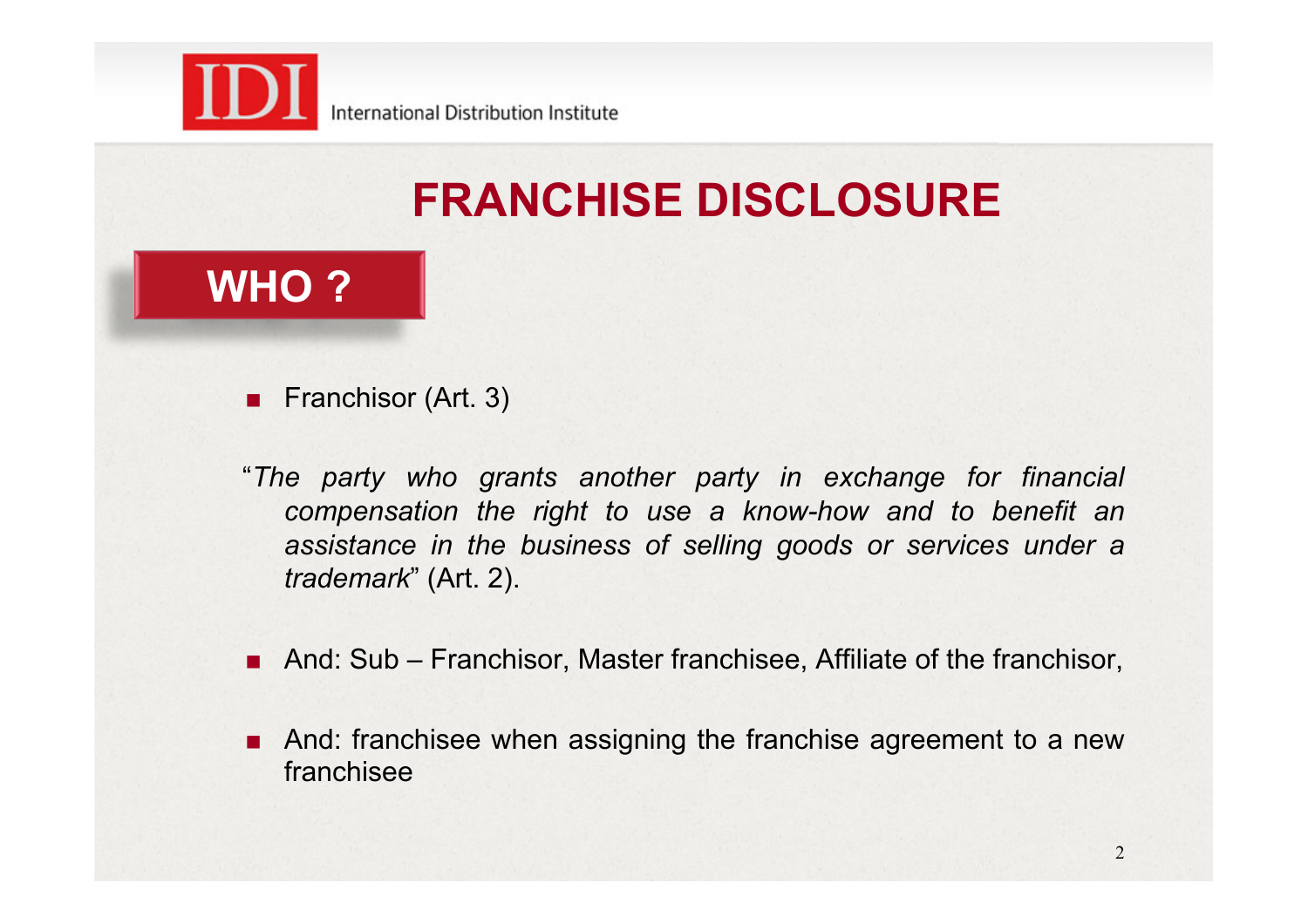

# **FRANCHISE DISCLOSURE**

## **TO WHOM ?**

- **A prospective franchisee**
- **Being excluded (Art. 5):** 
	- o A former officer or director of the franchisor
	- o The franchisee in case of a renewal of the franchise or a prospective franchisee already bound by the same type of agreement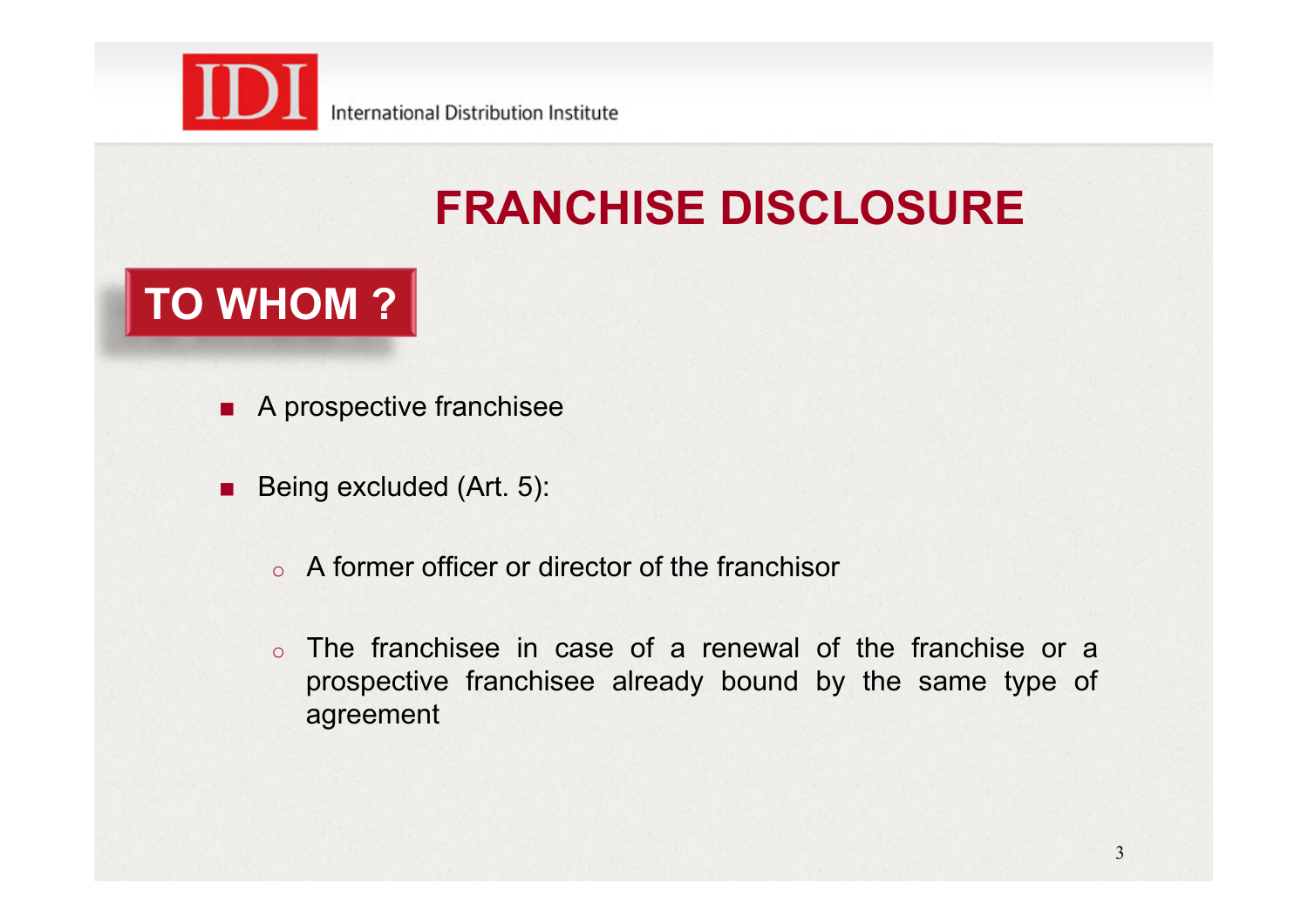

# **FRANCHISE DISCLOSURE**

### **WHAT ?**

**Information about Franchisor / Network / Agreement / Market**

Regarding

#### **1. The past**

- ! Business experience of the franchisor (Art. 6, E) and of any person who has senior management responsibilities in relation to the franchise
- ! Any criminal convictions or any finding of liability relative to fraud or similar acts of these people (Art. 6, G)
- ! Any insolvency or similar proceeding involving franchisor and its affiliates (Art. 6, H)
- ! Franchisees that have ceased to be a franchisee during the last three years with an indication of the reason why (Art. 6, K)
- In case of a relationship between a master franchise and franchisees: information regarding the franchisor and the master franchise agreement (Art 6, 3)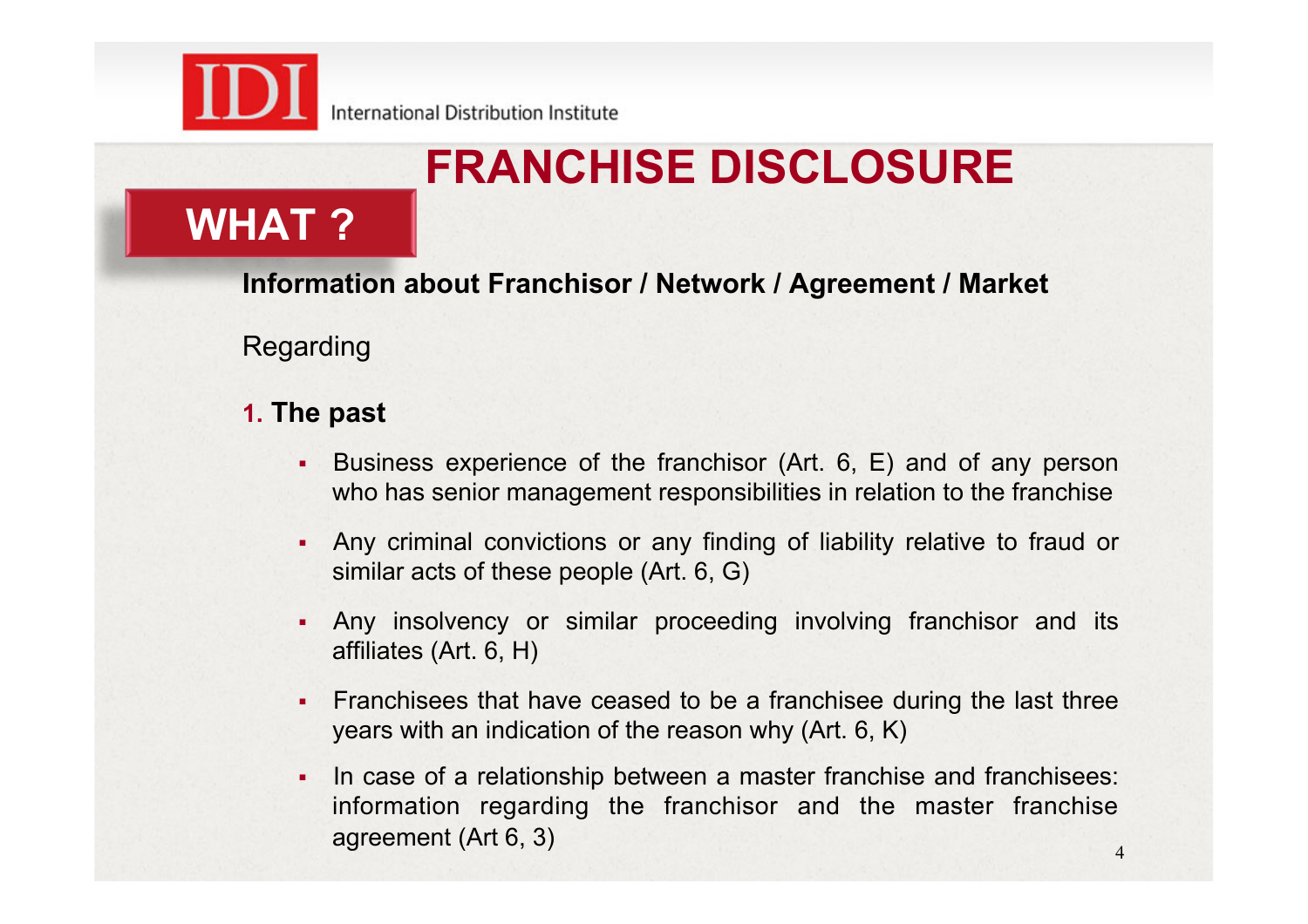

#### **2. The present**

- Legal name, form, address and principal place of business of the franchisor (Art. 6, A, C) and business address of senior managers (Art. 6, F)
- ! Trade mark or similar name under which the business franchise is carried on (Art. 6, B) and information about registration, owner, litigation if any (Art. 6, L)
- ! Total number of the franchisee outlets owned by franchisor or its affiliate(s) granting franchise under the same trade name (Art. 6, I), with names, business addresses and phone numbers of those who are located near the prospective franchise (Art. 6, J)
- ! Categories of goods or services that the franchisees are required to purchase or lease (Art. 6, M)
- ! Description of the state of general or local market of the products or services that are the subject of the franchise (Art. 6, O)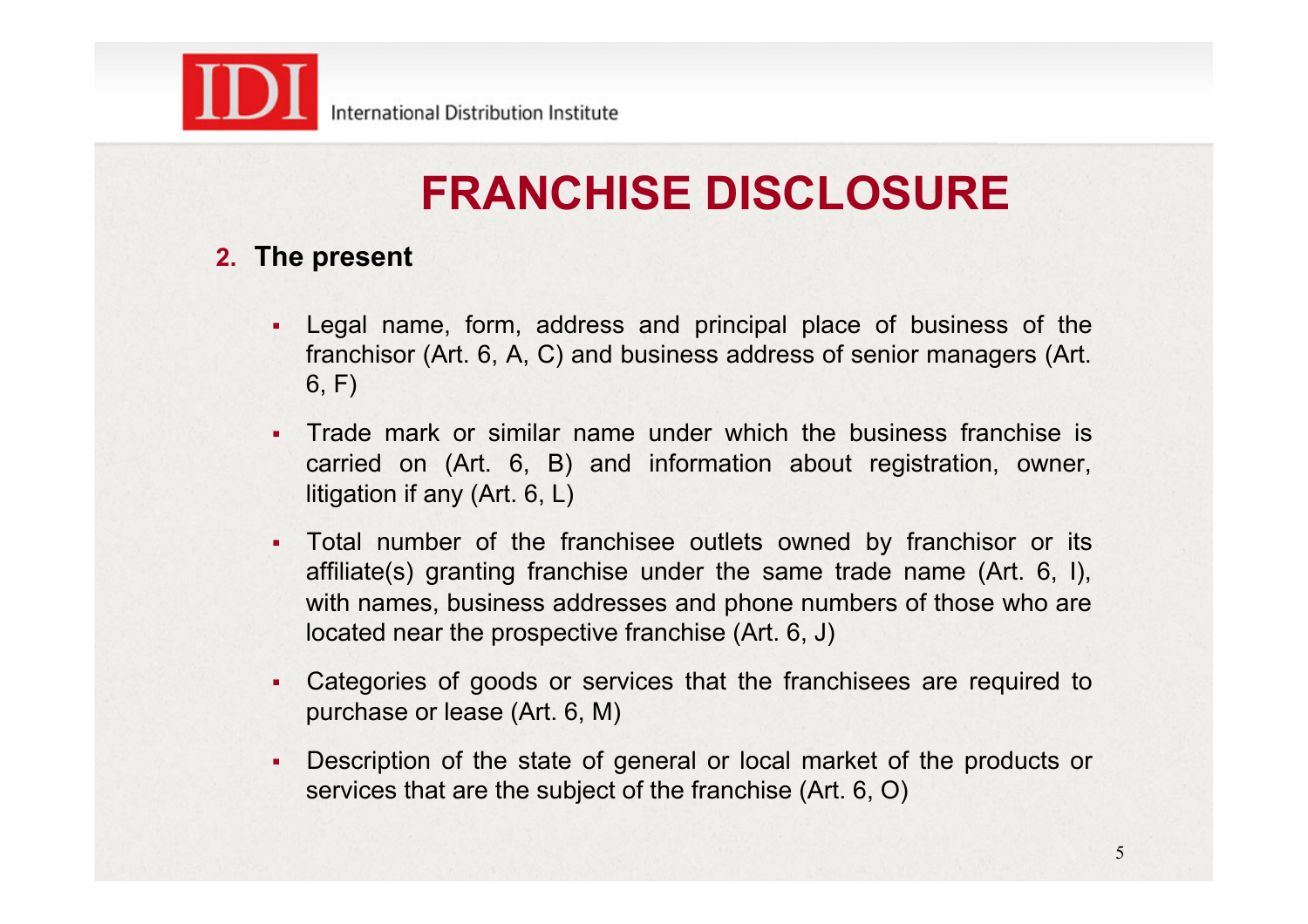

#### **3. The future**

- ! A description of the franchise to be operated by the prospective franchisee (Art 6, D)
- ! An estimate of the prospective franchisee's total initial investment
- ! Financial statements of the franchisor for the previous three years (Art 6, N)
- The prospects for development of the market (Art 6, O ...)
- ! The terms and conditions of the franchise agreement (Art 6, 2), specifically :
- o Initial and on going training programmmes
- o Exclusive rights to be granted / Relating to territory or limitations to be born customers / Trademarks / Products or sarnies …
- o Conditions of renewal, termination, assignment or transfer of the franchise
- o Non compete obligations
- o All fees and payments
- o Applicable law and competent jurisdiction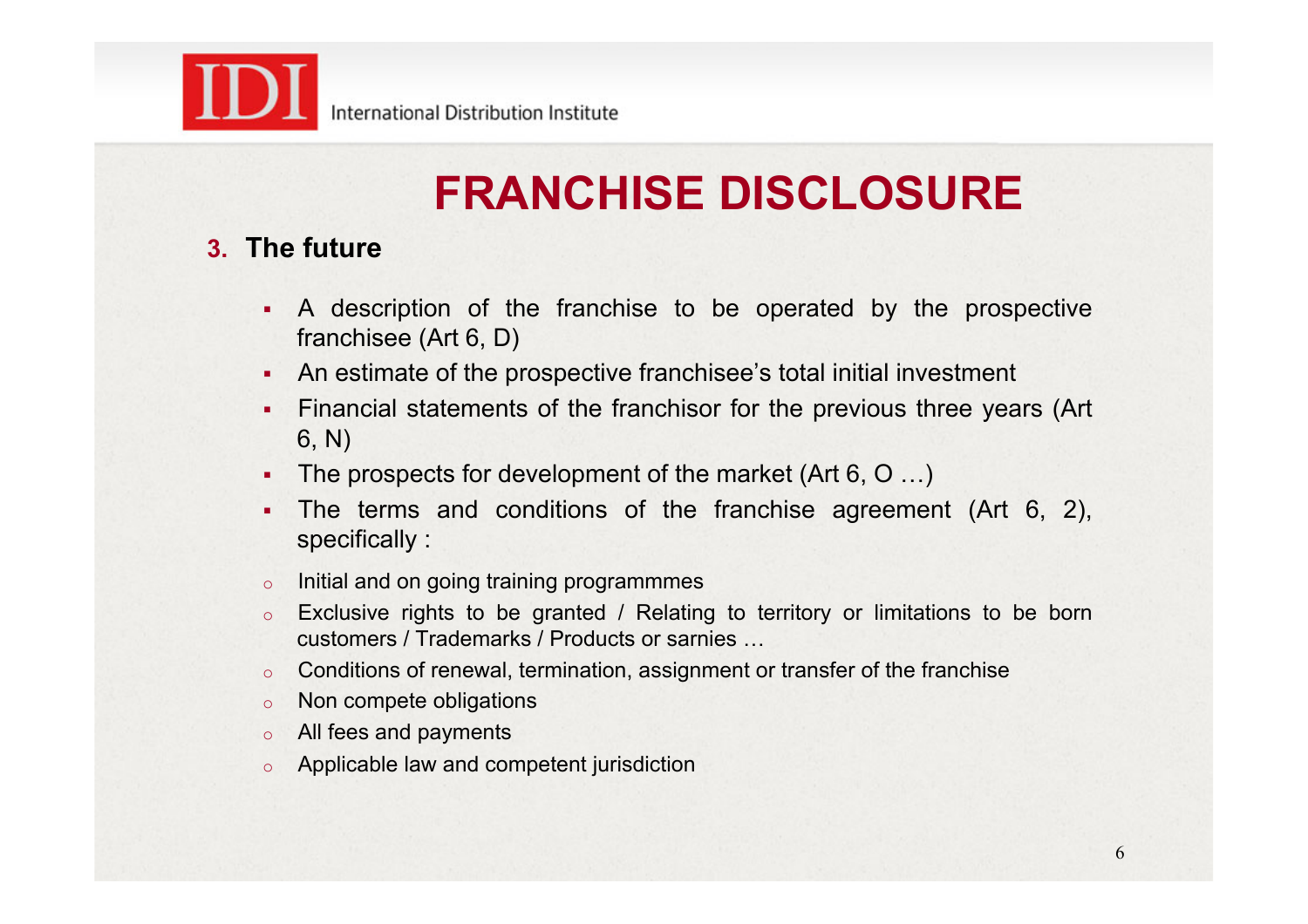

### **WHEN ?**

#### **Fourteen days earlier than:**

- **The signature by the prospective franchisee of any agreement relating to** the franchise
- **The payment by the prospective franchisee of any fees relating to the** franchise

(Art. 3)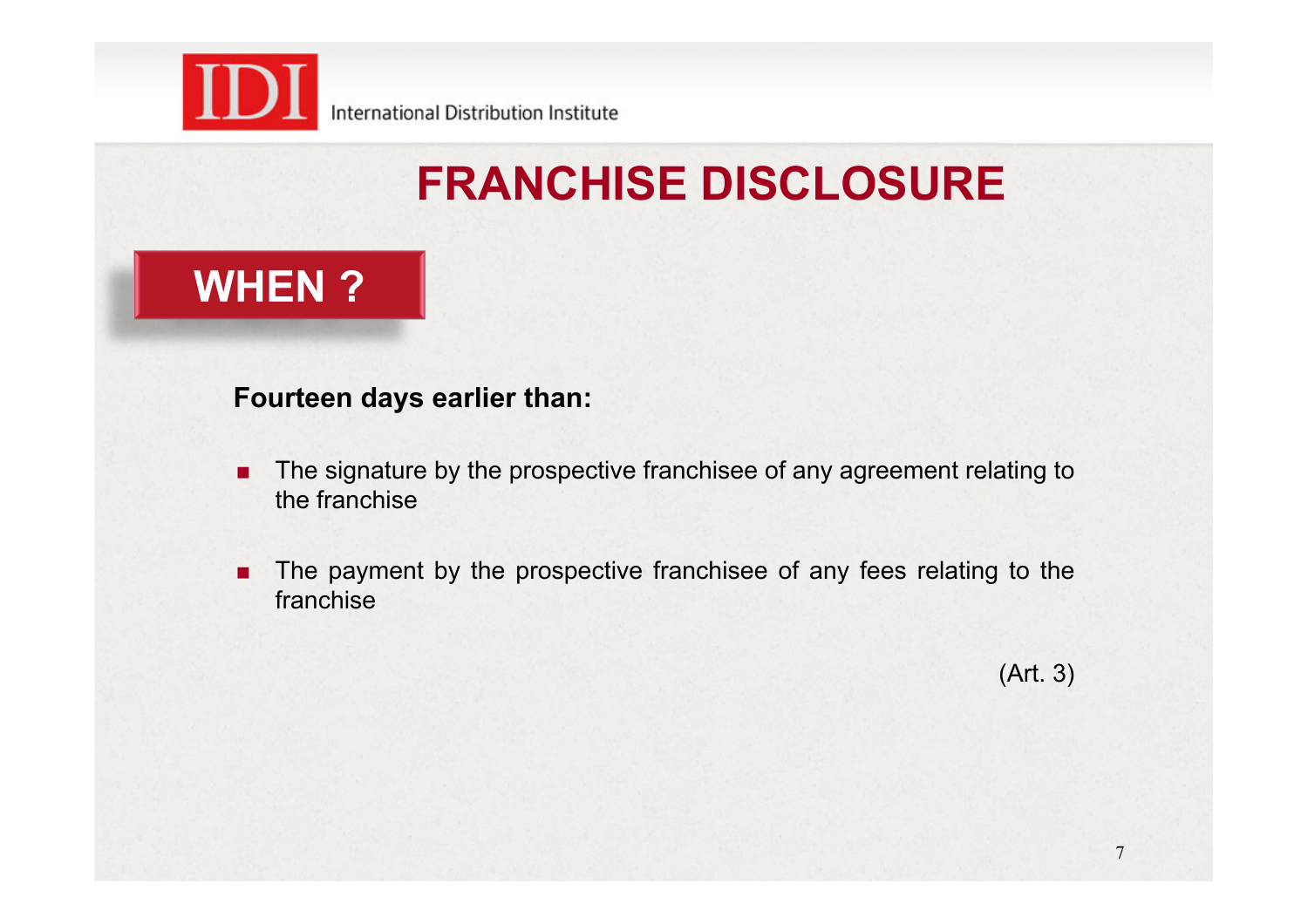

### **HOW ?**

#### **n** In writing

**. Within a single document presented at one time with all the** information required by the law